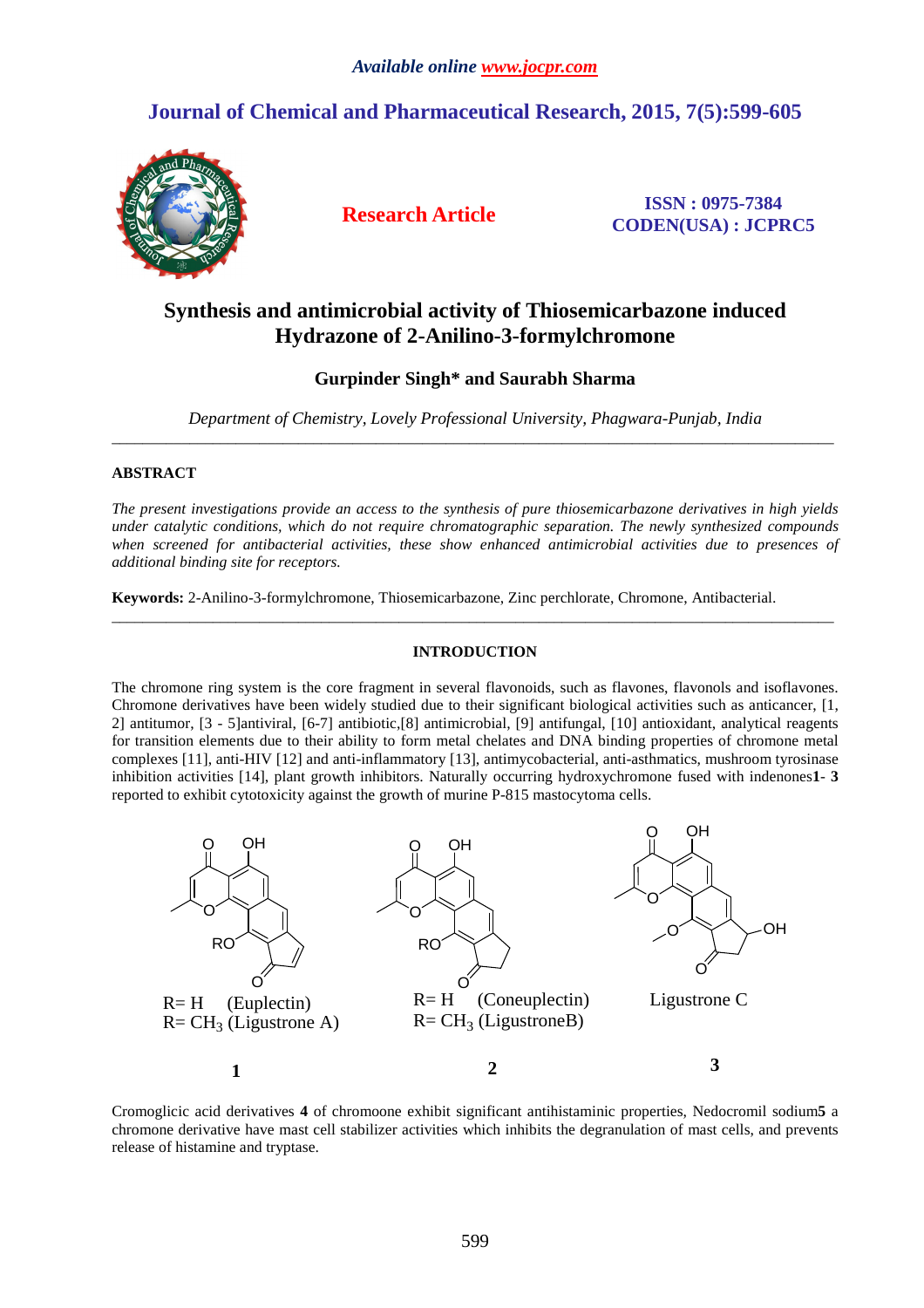

Important features of hydrazone is that these are an important class of chemical intermediate which can act both as electrophile and as nucleophile in mannish type reaction. Various types of hydrazones had also been used as a protecting group for carbonyl group. The hydrazones are used to couple with certain drugs which undergo lysis under highly acidic environment of lysosomes.

A semicarbazone is a derivative of an aldehyde or ketone formed by a condensation reaction between a ketone or aldehyde and semicarbazide. They display a broad spectrum of pharmacological properties such as antifungal, antibacterial, antiepileptic activities [15, 16]. Thiosemicarbazones are present in many bioactive heterocyclic compounds**6**-**8**. These compounds have various biological and clinical applications [17]. Thiosemicarbazones display a broad spectrum of pharmacological properties, including antitumor, antifungal, antibacterial,antiviral and antimalarial activities [18].Much effort has been devoted to structural variations of the thiosemicarbazones for achieving the ultimate goal of medicinal applications [19 -22]. The antitumor activity of such thio-compounds was revealed in their ability to inhibit ribonucleotide reductase (RR), a necessary enzyme for DNA synthesis [23].



Recently chromeno-pyridone derivatives  $(9a - d)$  have been reported to show significant cytotoxic properties, chromone derivatives bearing electron withdrawing groups on chromone moiety were more active against cancer cells than compounds bearing electron donating groups and allylatedchromeno-pyridones displayed good activity to various human cancer cell lines such as Prostate (PC-3), Breast (MCF-7), CNS (IMR-32), Cervix (Hela-) and Liver (Hep-G2) [24-26].



#### **EXPERIMENTAL SECTION**

#### **Experimental Procedure**

Starting materials and reagents were purchased from commercial suppliers and used after further purification (crystallization/distillation). IR spectra were recorded on Shimadzu 8400 S FT-IR spectrophotometer as KBr pellets. All melting points are uncorrected and measured in an open glass-capillaries.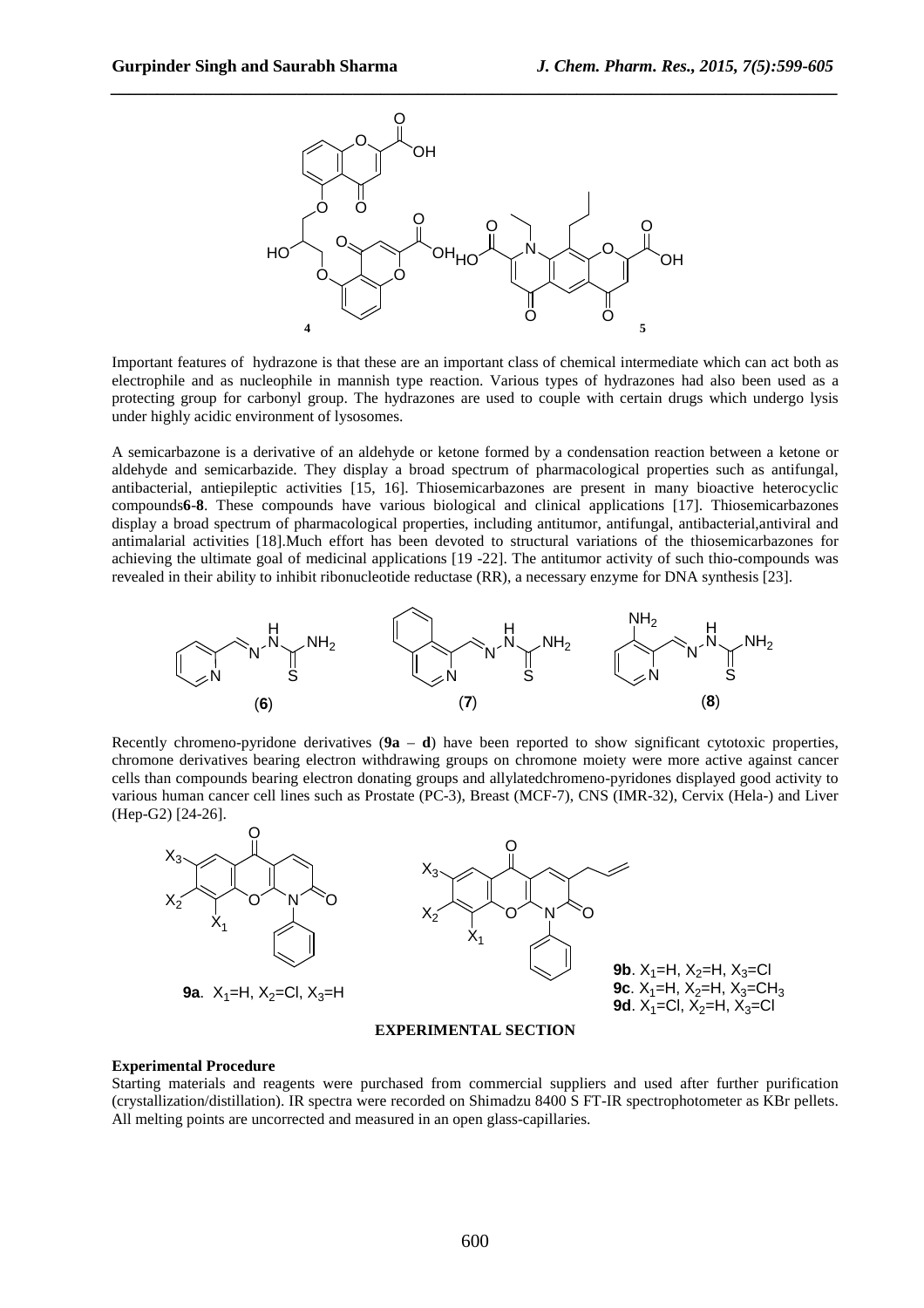## **General method for the synthesis**

To a clear solution of thiosemicarbazide (1 moleq) dissolved in methanol, taken in dry RBF, zincperchlorate (5mg) was added. Contents were stirred on magnetic stirrer for about 10 minunder anhydrous condition. To the stirred solution, 2-anilino-3-formylchromone(**10a- e**, 1.2moleq) dissolved in methanol added and contents were stirred for completion of reaction at room temperature. Progress of reaction was monitored using TLC(Chloroform:Ethylacetate :: 1:1). After the completion of reaction (TLC), solvent was evaporated under reduced pressure and the product was obtained, which was further triturated with diethyl ether to afford pure desired product

*\_\_\_\_\_\_\_\_\_\_\_\_\_\_\_\_\_\_\_\_\_\_\_\_\_\_\_\_\_\_\_\_\_\_\_\_\_\_\_\_\_\_\_\_\_\_\_\_\_\_\_\_\_\_\_\_\_\_\_\_\_\_\_\_\_\_\_\_\_\_\_\_\_\_\_\_\_\_*

## **Synthesis of 2-((4-oxo-2-(phenylamino)-4H-chromone-3-yl)methylene)hydrazine-carboamide** (**11a**) **:**

To a clear solution of thiosemicarbazide (103mg,  $1.130 \times 10^{-3}$  mole) dissolved in methanol, taken in dry RBF, zincperchlorate (5mg) was added. Contents were stirred on magnetic stirrer for about 10 minutes under anhydrous condition. To the stirred solution 2-anilino-3-formylchromone (10a, 200mg,  $0.754 \times 10^{-3}$  mole) and reaction was carried vide experimental to afford pure product (180mg, 71%).  $R_f$  value= 0.41(Chloroform:Ethylacetate :: 1:1), melting point 245-247 <sup>0</sup>C. IR (KBr) *v*cm-1: 3341, 3311 (NH2), 3178 (NH), 3032(sp<sup>2</sup>Ar CH), 1647(CO), other peak in the spectra showing the various vibrations in the molecule 1570, 1529, 1464, 1448, 1413, 1340, 1267, 1224, 1097.

**Synthesis of 2-((6-methyl-4-oxo-2-(phenylamino)-4H-chromone-3-yl)methylene)-hydrazinecarboamide** (**11b**)**:**  To a clear solution of thiosemicarbazide (97mg,  $1.064 \times 10^{-3}$  mole) dissolved in methanol, taken in dry RBF, zincperchlorate (5mg) was added. Contents were stirred on magnetic stirrer for about 10 minutes under anhydrous condition. To the stirred solution 6-methyl-2-anilino-3-formylchromone(10b, 200mg, 0.716×10<sup>-3</sup>mole) and reaction was carried vide experimental to afford pure product(200mg, 79%).  $R_f$  value= 0.37(Chloroform:Ethylacetate :: 1:1), melting point 257-260 <sup>0</sup>C. IR (KBr) *v*cm<sup>-1</sup>: 3396, 3243 (NH<sub>2</sub>), 3153 (NH), 3041 (sp<sup>2</sup>Ar CH), 1651 (CO), other peak in the spectra showing the other various vibrations in the molecule1573, 1537, 1473, 1450, 1417, 1367, 1334, 1278, 1215.

#### **Synthesis of 2-((6-fluoro-4-oxo-2-(phenylamino)-4H-chromone-3-yl)methylene) hydrazinecarboamide**(**11c**)**:**

To a clear solution of thiosemicarbazide (96mg,  $1.053 \times 10^{-3}$ mole) dissolved in methanol, taken in dry RBF, zincperchlorate (5mg) was added. Contents were stirred on magnetic stirrer for about 10 minutes under anhydrous condition. To the stirred solution 6-fluoro-2-anilino-3-formylchromone(10c,200mg, 0.703×10<sup>-3</sup>mole) and reaction was carried vide experimental to afford pure product (200mg,  $80\%$ ). $R_f$  value= 0.40 (Chloroform:Ethylacetate :: 1:1), melting point 244-246 <sup>0</sup>C. IR (KBr) *v*cm<sup>-1</sup>: 3431, 3308 (NH<sub>2</sub>), 3188(NH), 3030 (sp<sup>2</sup>Ar CH), 1651(CO), other peak in the spectra showing the other various vibrations in the molecule1575, 1527, 1471, 1454, 1415, 1367, 1332, 1257, 1217, 1197, 1170, 1130.

#### **Synthesis of 2-((6-chloro-4-oxo-2-(phenylamino)-4H-chromone-3-yl)methylene)-hydrazinecarboamide** (**11d**)**:**

To a clear solution of thiosemicarbazide (99mg,  $0.998 \times 10^{-3}$  mole) dissolved in methanol, taken in dry RBF, zincperchlorate (5mg) was added. Contents were stirred on magnetic stirrer for about 10 minutes under anhydrous condition. To the stirred solution 6-chloro-2-anilino-3-formylchromone(10d, 200mg, 0.667×10<sup>-3</sup>mole) and reaction was carried vide experimental to afford pure product(185mg, 74%).  $R_f$  value= 0.37 (Chloroform:Ethylacetate :: 1:1), melting point 268-270 <sup>0</sup>C. IR (KBr) *v*cm<sup>-1</sup>: 3394, 3246 (NH<sub>2</sub>), 3153(NH), 3036 (sp<sup>2</sup>Ar CH), 1645 (CO), other peak in the spectra showing the other various vibrations in the molecule1566, 1529, 1458, 1367, 1329, 1217, 1153, 1105, 1058.

#### **Synthesis of 2-((6-bromo-4-oxo-2-(phenylamino)-4H-chromone-3-yl)methylene)-hydrazinecarboamide** (**11e**)**:**

To a clear solution of thiosemicarbazide (79mg,  $0.866 \times 10^{-3}$  mole) dissolved in methanol, taken in dry RBF, zincperchlorate (5mg) was added. Contents were stirred on magnetic stirrer for about 10 minutes under anhydrous condition. To the stirred solution 6-bromo-2-anilino-3-formylchromone(20e, 200mg, 0.581×10<sup>-3</sup>mole) and reaction was carried vide experimental to afford pure product(145mg, 60%). R<sub>f</sub> value= 0.33 (Chloroform:Ethylacetate :: 1:1), melting point 233-235 <sup>0</sup>C. IR (KBr) *v*cm<sup>-1</sup>: 3390, 3203 (NH<sub>2</sub>), 3156(NH), 3054 (sp<sup>2</sup>Ar CH), 1645 (CO), other peak in the spectra showing the other various vibrations in the molecule1566, 1529, 1545, 1329, 1220, 1107.

## **RESULTS AND DISCUSSION**

Initially reaction of variously substitute 2-anilino-3-formylchromone (**10 a-e**) was carried with an equimolar solution of thiosemicarbazide prepared in anhydrous methanol in presence of catalytic amount of zinc perchlorate with stirring at room temperature, after prolonged stirring reaction did not proceeded to completion. However when the same reaction was carried with 1:1.2 molar equivalent of reactants reaction proceeded to completion and with shorter duration of time to afford the desired product, results of the reactions are summarized in scheme-1, and table-1.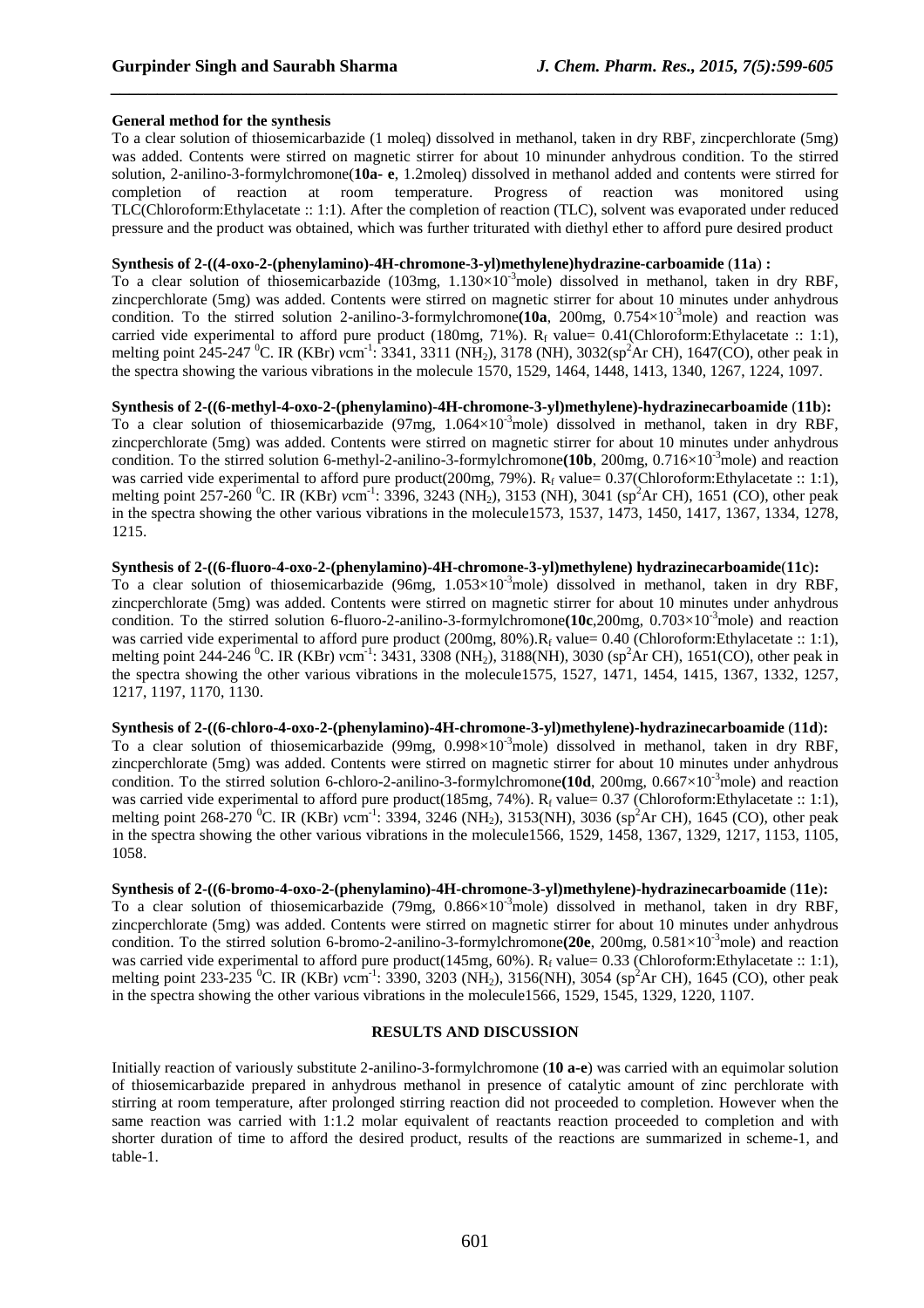#### **Reactions of 2-anilino-3-formylchromone derivatives with thiosemicarbazide**



*\_\_\_\_\_\_\_\_\_\_\_\_\_\_\_\_\_\_\_\_\_\_\_\_\_\_\_\_\_\_\_\_\_\_\_\_\_\_\_\_\_\_\_\_\_\_\_\_\_\_\_\_\_\_\_\_\_\_\_\_\_\_\_\_\_\_\_\_\_\_\_\_\_\_\_\_\_\_*

| Sr. No. | R               | <b>Reaction Time</b> | Yield $(\% )$ |
|---------|-----------------|----------------------|---------------|
| 11a     | н               | 80min                | 71%           |
| 11 b    | CH <sub>3</sub> | 80min                | 79%           |
| 11c     | F               | 90 <sub>min</sub>    | 80%           |
| 11d     | Сl              | 80 <sub>min</sub>    | 74%           |
| 11e     | Rг              | 90 <sub>min</sub>    | 60%           |

#### **Antibacterial Activity**

Due to anticipated antibacterial activity of chromone derivatives along with the thiosemicarbazide group, the newly synthesized compounds (**11a**-**e**)have been screened for their antibacterial activity. The solution of respective compounds in the DMSO provides significance activity by displaying zone of inhibition. Newly synthesized derivatives show enhanced activity as compared to respective 2-Anilino-3-formylchromone due to the presence of additional binding site for better receptor interaction and there by inhibiting the cell growth mechanism of bacterial cell and act as significant antimicrobial agent. These compound exhibit a very low activity at 10 ppm concentration however with the increase of concentration to 50ppm all these compounds exhibit some activity. Similarly increasing the concentration to 100ppm these compound exhibit a significant activity against bacterial cell growth. Result of antibacterial against *E. coli* are summarized in Table 2, 3 and Figure 1,2.

#### **Table 2. Antibacterial Activity of 2-Anilino-3-formylchromone derivatives 10(a-e) at 100ppm, 50ppm and 10ppm concentrations against**

| × | ×<br>×.<br>v<br>×.<br>۰, |
|---|--------------------------|
|---|--------------------------|

|         |       | <b>Zone of Inhibition (cm)</b> |       |       |
|---------|-------|--------------------------------|-------|-------|
| Sr. No. | Entry | $100$ ppm                      | 50ppm | 10ppm |
|         | 10a   | 1.98                           | 1.28  | 0.7   |
| 2       | 10b   | 1.58                           | 1.41  | 0.7   |
| 3       | 10c   | 1.28                           | 0.78  | 0.68  |
| 4       | 10d   | 1.12                           | 0.64  | 0.6   |
| 5       | 10e   | 1.75                           | 1.55  | 1.21  |

**Table 3. Antibacterial Activity of 2-((4-oxo-2-(phenylamino)-4H-chromone-3-yl)-methylene)hydrazine-carboamide derivatives 11(a-e) at 100ppm, 50ppm and 10ppm concentrations against** *E. coli* 

|         |       | <b>Zone of Inhibition (cm)</b> |                   |       |
|---------|-------|--------------------------------|-------------------|-------|
| Sr. No. | Entry | $100$ ppm                      | 50 <sub>ppm</sub> | 10ppm |
|         | 11a   | 2.18                           | 1.32              | 0.7   |
| 2       | 11 b  | 19                             | 1.35              | 0.9   |
| 3       | 11c   | 2.85                           | 2.0               | 0.73  |
|         | 11d   | 1.53                           | 1.40              | 0.65  |
| 5       | 11e   | 1.42                           | 1.38              | 1.15  |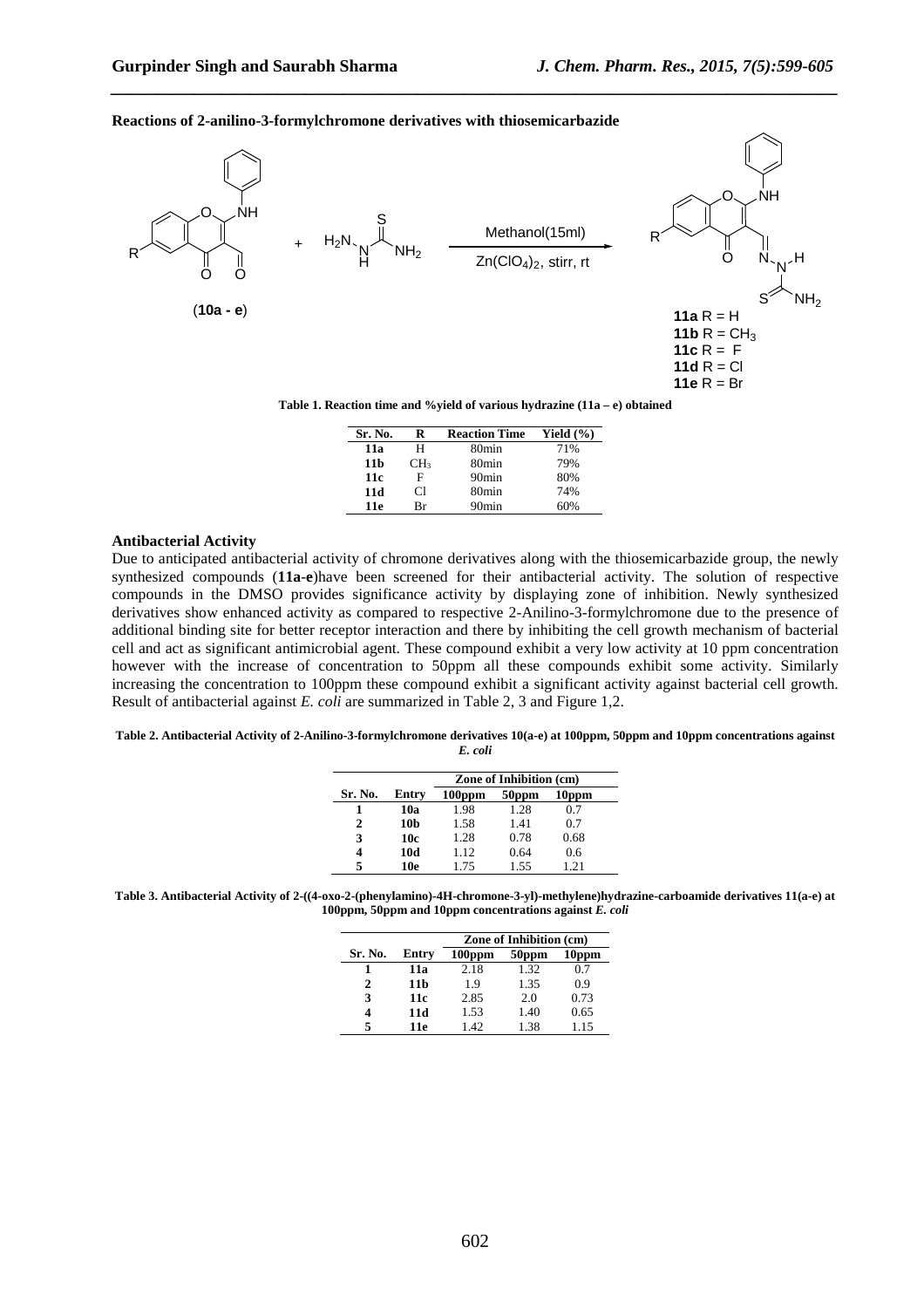

**Figure1.Antibacterial Activity of2-Anilino-3-formylchromone derivatives 10(a-e) at 100ppm, 50ppm and 10ppm concentrations against**  *E. coli*



**Figure2. Antibacterial Activity of2-((4-oxo-2-(phenylamino)-4H-chromone-3-yl)methylene)-hydrazinecarboamide derivative 11(a-e) at 100ppm, 50ppm and 10ppmconcentrations against** *E. coli*

Antimicrobial evaluation of the compound **10 (a-e)** and **11 (a-e)**shows very significant inhibition against microbial growth. In case of fluoro-derivative of (E)-2-((4-oxo-2-(phenylamino)-4H-chromone-3-yl)methylene) hydrazine carboamide **(11 c)** at the 100 ppm concentration a very high amount of inhibition activity was observed along with compounds**10(a, b, e)**,**11(a, b)** and compounds**10(e, d)** and **11(c**, **d)**display a significant activity against strain of *E. coli*.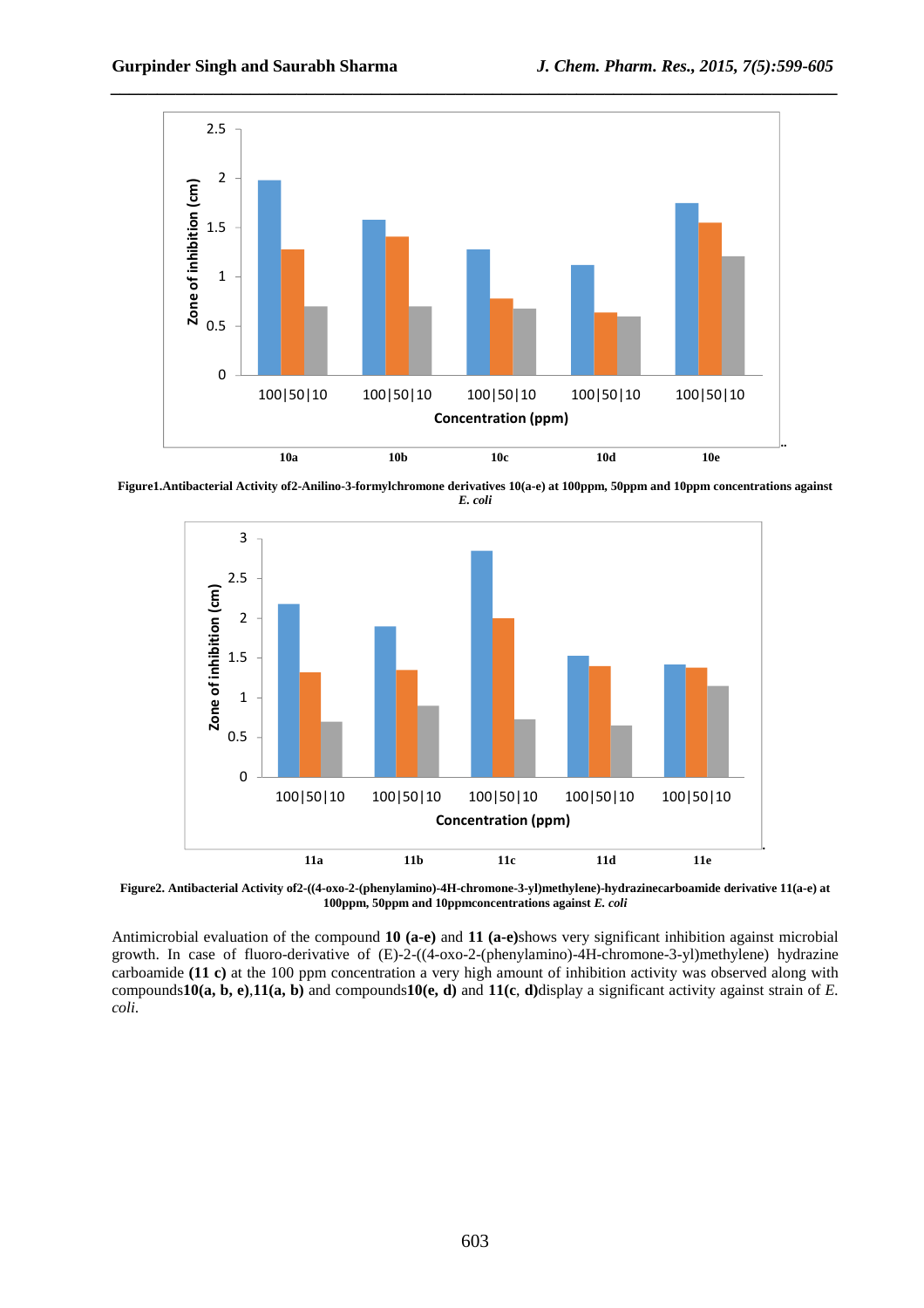

**Inhibition by 2-Anilino-3-formyl-chromone (10a) Inhibition by 6-Bromo-2-Anilino-**



**Inhibition by 2-((6-methyl-4-oxo-2-(phenylamino)-4H-chromone-3 yl)methylene)hydrazinecarboamide derivative (11b)** 



**3-formylchromone (10e)** 



**Inhibition by 2-((6-fluoro-4-oxo-2-(phenylamino)-4H-chromone-3-yl)methylene)hydrazinecarboamide derivative (11c)**

## **CONCLUSION**

*\_\_\_\_\_\_\_\_\_\_\_\_\_\_\_\_\_\_\_\_\_\_\_\_\_\_\_\_\_\_\_\_\_\_\_\_\_\_\_\_\_\_\_\_\_\_\_\_\_\_\_\_\_\_\_\_\_\_\_\_\_\_\_\_\_\_\_\_\_\_\_\_\_\_\_\_\_\_*

Present investigations provides an easy access to the synthesis of thiosemicarbazone based 2-anilino-3 formylchromone derivatives involving the use of zinc perchlorate as catalyst. The method provides an easy access for the synthesis in high yield along with the product with high purity, which does not require chromatographic separations. Compound so obtained were further investigated for their antibacterial activity against *E. coli* which show some significant results. The compound so obtained has certain characteristic features involving the presence of various functional groups for better receptor interaction along with presence of various heteroatom. This study provides some basic leads for the synthesis of new chromone based hydrazones which can be further developed to get better results as antimicrobials.

### **REFERENCES**

- [1] DNWilfried; E Jeffery; ECarleen; S Nick; BN Christine; C Thomas,*Chem. Abst.,* **1991**,114, 20251
- [2] G Singh; R Singh; NK Girdhar; MPS Ishar,*Tetrahedron,* **2002**,58, 2471.
- [3] CChang; CWu; SKuo; JWang; CTeng,*Chin. Pharm.,* **2002**,54, 127.
- [4] SSIbrahim; HAAllimony; HAM Abdel; MAIbrahim,*ARKIVOC* **2009**,28.
- [5] HWRouwald; OBrehm; KPOdenthal, *Planta Medica.,***1994**,60, 101.
- [6] IZiment;*Respiratory Diseases,***1998**,19, 1070.
- [7] UGoldie; BSuman; KSunil; SMinaxi,*Der. Pharma. Chemica.,* **2011**,3,250*.*